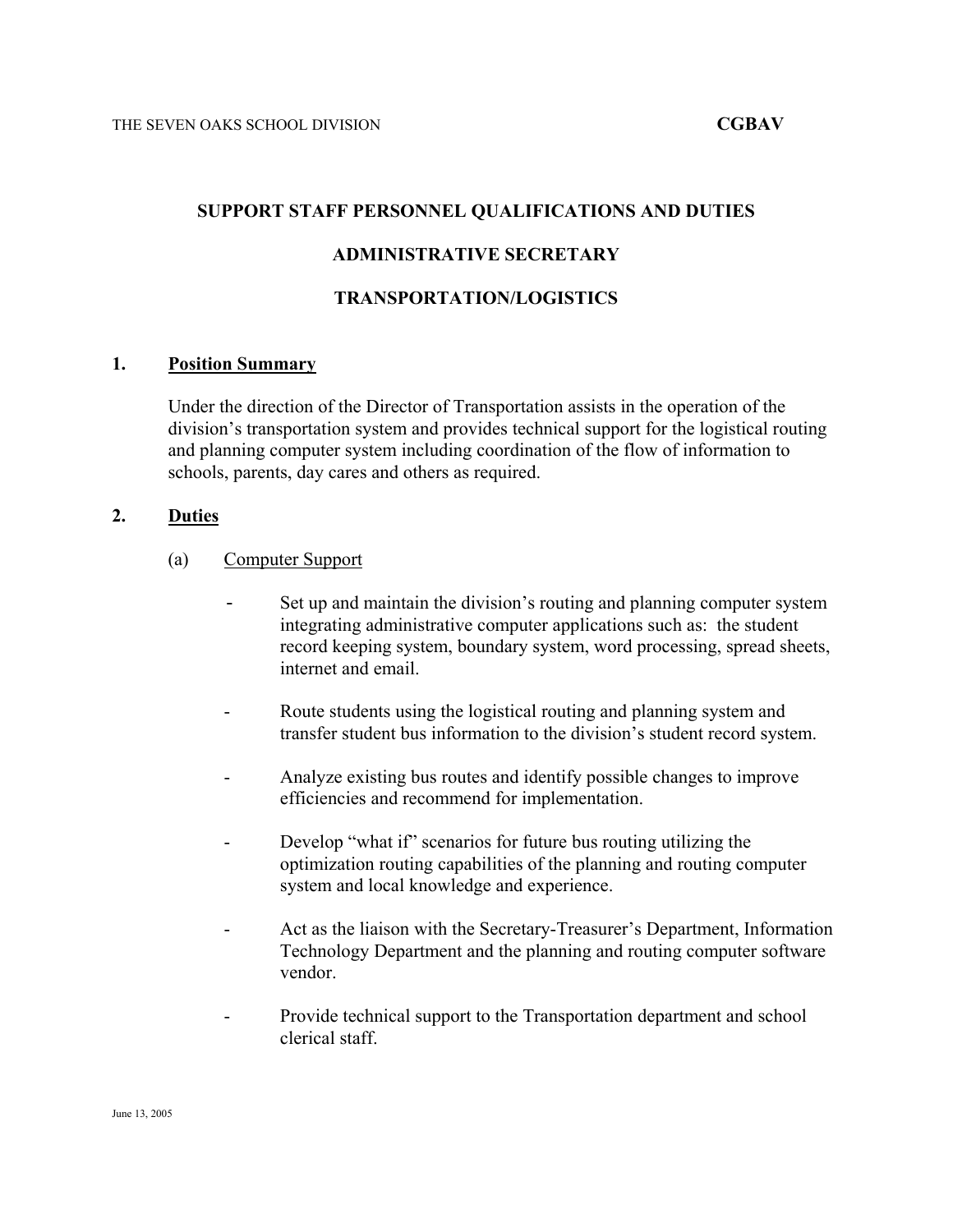# **2. Duties**

- (a) Computer Support
	- Prepare reports with bussing information for parents, bus drivers, administrative staff and Manitoba Education reporting.
- (b) Student Records
	- Maintain the transportation student record information and check and verify the integrity of the data from the planning and routing system and the division's student record system.
	- Work closely with the Secretary-Treasurer's department to ensure September  $30<sup>th</sup>$  transportation information is accurate.
	- Follow-up on all inquiries with the Manitoba Education and Training related to transportation reporting.
- (c) Other
	- **-** Monitor and manage student pick-up, cancellations, assignment of drivers, driver replacements and field trips.
	- Answer the telephone at 7:00 a.m. and work flexible hours.
	- Answer the two-way radio and follow-up on any resulting concerns.
	- Answer and follow up on school and parent requests regarding school division policies.
	- Assign and maintain work orders for the repair and maintenance of the division's busses.

# **3. Education**

- Grade XII.
- 1 year Administrative Assistant and/or Business Administration Course, or equivalent to attain knowledge of word processing, spreadsheets, data base, networking and basic accounting.